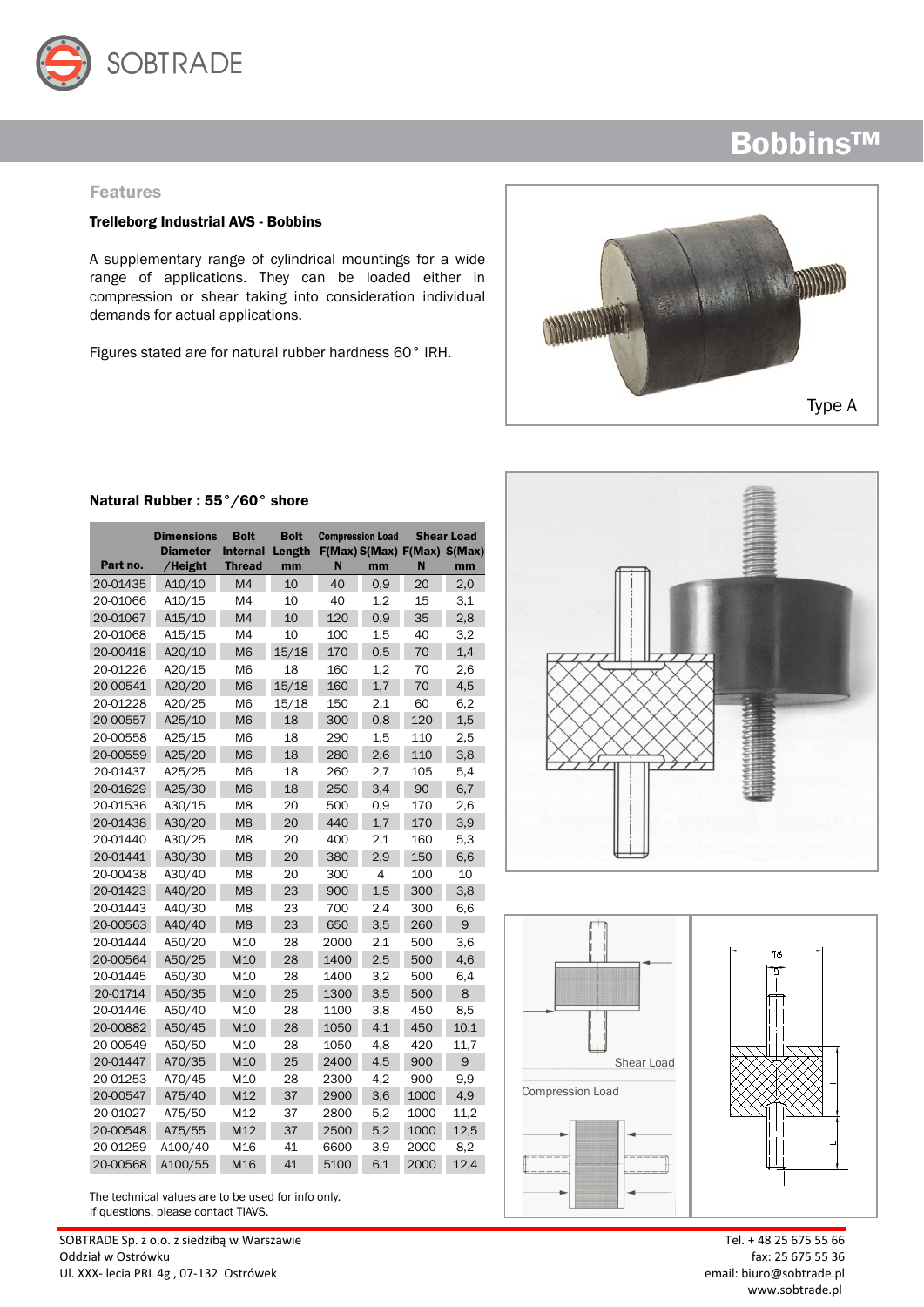



#### Features

#### Trelleborg Industrial AVS - Bobbins

A supplementary range of cylindrical mountings for a wide range of applications. They can be loaded either in compression or shear taking into consideration individual demands for actual applications.

Figures stated are for natural rubber hardness 60° IRH.

The technical values are to be used for info only. If questions, please contact TIAVS.



|                  | Shear Load |
|------------------|------------|
| Compression Load |            |

|          |                   |                      |                    | <b>Compression Load</b> |              | <b>Shear Load</b> |                |
|----------|-------------------|----------------------|--------------------|-------------------------|--------------|-------------------|----------------|
|          | <b>Dimensions</b> | <b>Bolt Internal</b> | <b>Bolt Length</b> | F(Max)                  | S(Max)       | F(Max)            | S(Max)         |
| Part no. | Diameter/Height   | <b>Thread</b>        | mm                 | N                       | mm           | N                 | mm             |
| 20-01449 | B10/10            | M <sub>4</sub>       | 10                 | 56                      | 0,9          | 10                | 2,3            |
| 20-00794 | B10/15            | M <sub>4</sub>       | 10                 | 52                      | 1,5          | 23                | 3,8            |
| 20-01698 | B15/15            | M <sub>4</sub>       | 10                 | 115                     | 1,4          | 50                | 3,8            |
| 20-01264 | B20/15            | M <sub>6</sub>       | 10                 | 160                     | 0,9          | 105               | 3,8            |
| 20-01265 | B20/20            | M <sub>6</sub>       | 18                 | 160                     | 1,2          | 90                | 5              |
| 20-01266 | B20/25            | M <sub>6</sub>       | 18                 | 150                     | 2,5          | 90                | 6,3            |
| 20-01267 | B25/15            | M <sub>6</sub>       | 18                 | 290                     | 1,3          | 160               | 3,8            |
| 20-01268 | B25/20            | M <sub>6</sub>       | 18                 | 280                     | 2,1          | 145               | 5              |
| 20-00573 | B25/25            | <b>M6</b>            | 18                 | 260                     | 2,9          | 135               | 6,3            |
| 20-01016 | B25/30            | M <sub>6</sub>       | 18                 | 250                     | 3,2          | 135               | 7,5            |
| 20-01269 | B30/15            | M <sub>8</sub>       | 20                 | 676                     | 1,4          | 208               | 3,4            |
| 20-00898 | B30/20            | M <sub>6</sub>       | 20                 | 380                     | 1,6          | 210               | 5              |
| 20-00464 | B30/25            | M <sub>6</sub>       | 20                 | 370                     | 2,3          | 200               | 6,3            |
| 20-00575 | B30/30            | M <sub>8</sub>       | 20                 | 355                     | 2,8          | 190               | 7,5            |
| 20-01539 | B30/40            | M <sub>8</sub>       | 20                 | 300                     | 3,2          | 100               | 8              |
| 20-00466 | B40/30            | M <sub>8</sub>       | 20                 | 600                     | 2,4          | 340               | 7,5            |
| 20-00821 | B40/40            | M <sub>8</sub>       | 23                 | 600                     | 3,8          | 330               | 10             |
| 20-01273 | B50/20            | M10                  | 28                 | 1300                    | $\mathbf{1}$ | 455               | 4              |
| 20-00577 | B50/30            | M10                  | 28                 | 1200                    | 2,6          | 500               | $\overline{7}$ |
| 20-00578 | B50/40            | M10                  | 28                 | 1100                    | 3,6          | 315               | 10             |
| 20-01276 | B50/50            | M10                  | 28                 | 1050                    | 5,1          | 505               | 12,5           |
| 20-00822 | B60/40            | M10                  | 28                 | 1750                    | 4,6          | 700               | 6,3            |
| 20-01283 | B75/50            | M12                  | 37                 | 2600                    | 4,3          | 1185              | 12,5           |
| 20-00824 | B75/55            | M12                  | 35/37              | 2400                    | 4,7          | 1170              | 13,8           |
| 20-00518 | B100/40           | M16                  | 41                 | 6500                    | 3,2          | 2310              | 10             |
| 20-01285 | B100/55           | M16                  | 41                 | 5100                    | 5            | 2180              | 13,8           |
| 20-01286 | B100/60           | M16                  | 41                 | 5000                    | 5,6          | 2125              | 15             |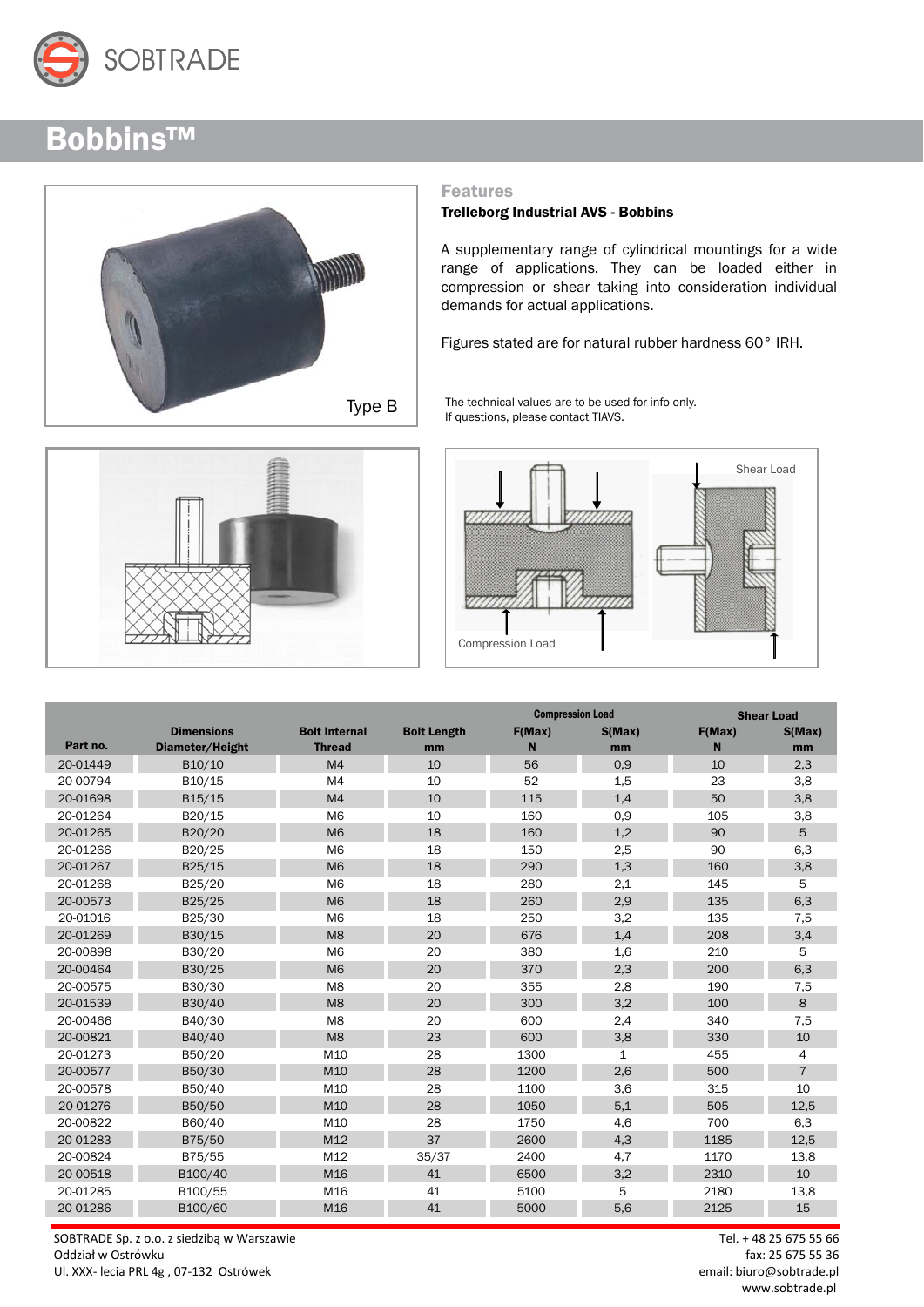

#### Features

#### Trelleborg Industrial AVS - Bobbins

A supplementary range of cylindrical mountings for a wide range of applications. They can be loaded either in compression or shear taking into consideration individual demands for actual applications.

Figures stated are for natural rubber hardness 60° IRH.

The technical values are to be used for info only. If questions, please contact TIAVS.







|          | <b>Dimensions</b> |                      | <b>Compression Load</b> |        | <b>Shear Load</b> |                |
|----------|-------------------|----------------------|-------------------------|--------|-------------------|----------------|
|          | Diameter/Height   | <b>Bolt Internal</b> | F(Max)                  | S(Max) | F(Max)            | S(Max)         |
| Part no. |                   | <b>Thread</b>        | N                       | mm     | N                 | mm             |
| 20-00095 | C10/10            | M <sub>4</sub>       | 96                      | 1,6    | 12                | 1,2            |
| 20-00583 | C15/15            | M <sub>4</sub>       | 120                     | 1,5    | 40                | 2,0            |
| 20-01298 | C20/20            | M <sub>6</sub>       | 170                     | 1,6    | 50                | 2,5            |
| 20-00584 | C20/25            | M <sub>4</sub>       | 150                     | 2,2    | 40                | 2,7            |
| 20-00363 | C20/30            | M <sub>6</sub>       |                         |        |                   |                |
| 20-01291 | C25/20            | M <sub>6</sub>       | 280                     | 1,7    | 90                | 3              |
| 20-01292 | C25/25            | M <sub>6</sub>       | 260                     | 2,2    | 80                | 3,5            |
| 20-00475 | C30/25            | M <sub>8</sub>       | 370                     | 2,2    | 120               | 3,6            |
| 20-01455 | C30/30            | M <sub>8</sub>       | 355                     | 2,6    | 110               | 4,1            |
| 20-01075 | C30/35            | M <sub>8</sub>       | 436                     | 3,1    | 208               | 9,4            |
| 20-00476 | C30/40            | M <sub>8</sub>       | 429                     | 3,6    | 208               | 10,9           |
| 20-00551 | C40/30            | M <sub>8</sub>       | 700                     | 2,7    | 250               | 5,2            |
| 20-00587 | C40/40            | M <sub>8</sub>       | 650                     | 3,9    | 250               | 7,4            |
| 20-01456 | C50/30            | M10                  | 1200                    | 2,4    | 400               | 5,2            |
| 20-00116 | C50/35            | M10                  | 1150                    | 2,9    | 400               | 6,4            |
| 20-01457 | C50/40            | M10                  | 1100                    | 3,3    | 400               | 7,4            |
| 20-01025 | C50/45            | M10                  | 1050                    | 4,1    | 400               | 8,6            |
| 20-01313 | C50/50            | M10                  | 1050                    | 4,9    | 400               | 9,7            |
| 20-01318 | C75/40            | M12                  | 2900                    | 3,2    | 900               | $\overline{7}$ |
| 20-01541 | C75/45            | M12                  |                         |        |                   |                |
| 20-01320 | C75/50            | M12                  | 2600                    | 4,1    | 900               | 9              |
| 20-00125 | C75/55            | M12                  | 2400                    | 4,6    | 900               | 10,1           |
| 20-01324 | C100/40           | M16                  | 6500                    | 2,9    | 1500              | 5,6            |
| 20-01325 | C100/55           | M16                  | 5100                    | 4,9    | 1500              | 9,1            |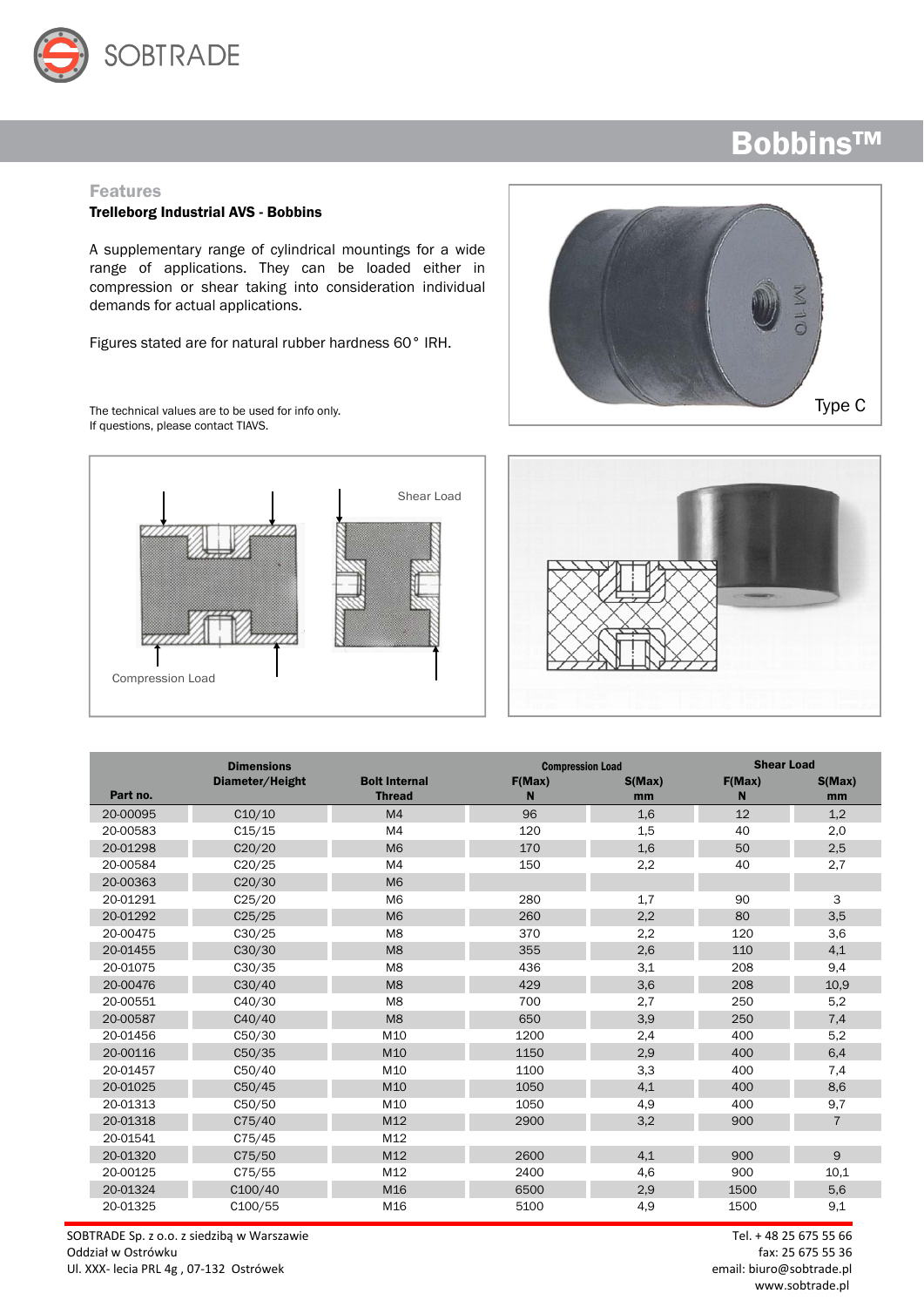



#### Features

#### Trelleborg Industrial AVS - Bobbins

A supplementary range of cylindrical mountings for a wide range of applications. They can be loaded either in compression or shear taking into consideration individual demands for actual applications.

Figures stated are for natural rubber hardness 60° IRH.

Type  $\overline{D}$  The technical values are to be used for info only. If questions, please contact TIAVS.





|          |                     |                      |                    | <b>Compression Load</b> |                |
|----------|---------------------|----------------------|--------------------|-------------------------|----------------|
|          | <b>Dimensions</b>   | <b>Bolt Internal</b> | <b>Bolt Length</b> | F(Max)                  | S(Max)         |
| Part no. | Diameter/Height     | <b>Thread</b>        | mm                 | N                       | mm             |
| 20-01542 | D10/10              | M <sub>4</sub>       | 10                 | 59                      | $\mathbf{1}$   |
| 20-01459 | D <sub>15</sub> /15 | M <sub>4</sub>       | 13                 | 115                     | $\overline{2}$ |
| 20-01561 | D20/10              | M <sub>6</sub>       | 8/15/18            | 170                     | 1,1            |
| 20-01338 | D20/15              | M <sub>6</sub>       | 18                 | 160                     | 1,4            |
| 20-01339 | D20/20              | M <sub>6</sub>       | 15/18              | 160                     | 1,9            |
| 20-01340 | D20/25              | M <sub>6</sub>       | 18                 | 150                     | 2,8            |
| 20-01342 | D25/10              | M <sub>6</sub>       | 18                 | 300                     | 0,8            |
| 20-01015 | D25/15              | M <sub>6</sub>       | 18                 | 290                     | 1,5            |
| 20-01346 | D25/20              | M <sub>6</sub>       | 20                 | 280                     | 2,3            |
| 20-00490 | D30/15              | M <sub>8</sub>       | 20                 | 350                     | 3,1            |
| 20-00597 | D30/17              | M <sub>8</sub>       | 20                 |                         |                |
| 20-01461 | D30/20              | M <sub>6</sub>       | 20/25              | 350                     | 4,4            |
| 20-00604 | D30/25              | M <sub>6</sub>       | 20                 | 350                     | 5,8            |
| 20-00492 | D30/30              | M <sub>8</sub>       | 23                 | 350                     | 7,2            |
| 20-01562 | D40/25              | M <sub>8</sub>       | 20/23              | 1044                    | $\overline{2}$ |
| 20-01462 | D40/30              | M8/M10               | 28                 | 660                     | 3,3            |
| 20-01365 | D40/40              | M <sub>8</sub>       | 28                 | 600                     | 4,6            |
| 20-00602 | D50/20              | M10                  | 28                 | 1500                    | $\overline{2}$ |
| 20-00601 | D50/30              | M10                  | 28                 | 1200                    | 3,3            |
| 20-01369 | D50/40              | M10                  | 28                 | 1100                    | 4,3            |
| 20-01370 | D50/45              | M10                  | 27                 | 1050                    | 5,1            |
| 20-00649 | D75/25              | M12                  | 37                 | 5446                    | 2,5            |
| 20-01379 | D75/40              | M12                  | 37                 | 2900                    | 4              |
| 20-01382 | D75/50              | M12                  | 41                 |                         |                |
| 20-01387 | D100/40             | M16                  | 41                 | 6600                    | 3,6            |
| 20-01388 | D100/50             | M16                  |                    | 5400                    | 5              |